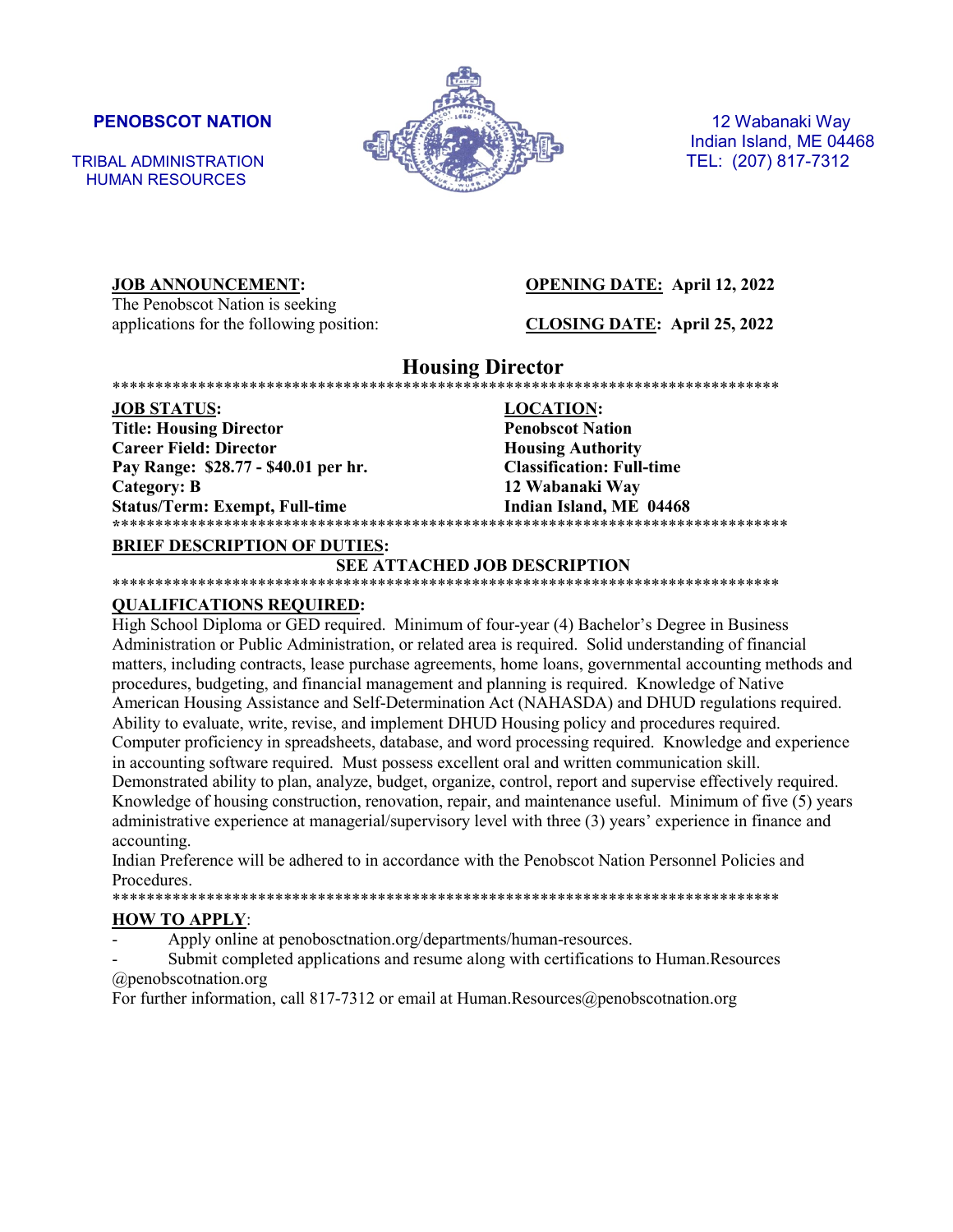# **JOB DESCRIPTION**

**Position Title:** Housing Director

**Department:** Housing Department

**Reports To:** Tribal Chief

**Rate of Pay/Category:** \$28.77 – \$40.01 / B

**Status/Term:** Full-time, Exempt

# *JOB SUMMARY***:**

The Housing Director is a highly responsible administrative position in the planning and execution of various activities necessary to efficiently operate the Penobscot Nation Housing Authority. The Housing Director is responsible for providing decent, safe, sanitary housing for low income tribal member since accordance with Department of Housing and Urban Development guidelines and regulations.

# *ESSENTIAL DUTIES/RESPONSIBILITIES***:**

- Manages fiscal affairs of the Housing Authority, prepares annual budget, monitors expenditures, and prepares periodic and special reports. Arranges for independent annual audit.
- Assures that conformity and compliance with Tribal ordinances, Housing Authority policy, DHUD and NAHASDA regulations, and Code of Federal Regulations (CFR 24 – CFR 25) are met.
- Initiates and oversees the development of grant application, proposals, and contracts relating to the Housing Program.
- Develops and/or revises housing policy and procedures and then implements them once they have been approved by Housing Board of Commissioners and Tribal Council.
- Assumes responsibility for management and supervision of all Housing Authority staff.
- Maintains close contact with private and public agencies in matters relating to Housing Authority activities.
- Promotes public relations within the community and at the State and Federal levels.
- Confers with construction officials, receives proposals, discusses costs and time schedules and submits estimates of new construction to the Housing Board of Commissioners together with related information and recommendations based on feasibility and budget requirements.
- Serves as contract officer for all projects and assures bid process in accordance with regulations. Assures federal regulations and Housing Authority policy and procedures are administered in a fair, objective and impartial manner.